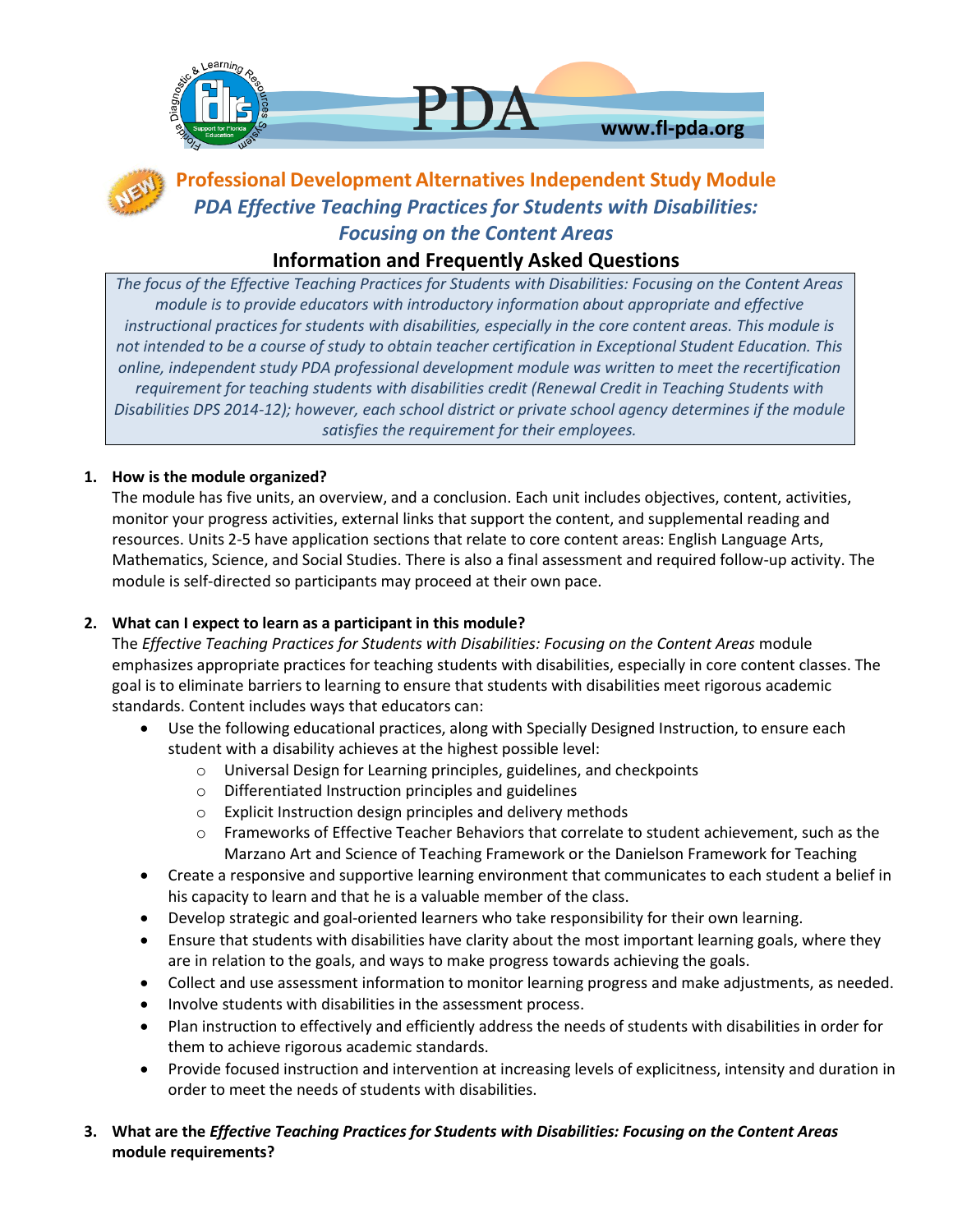Part I: Study the module content and the required readings. Review the application sections of Units 2-5 that focus on implementation in core content areas, complete all "Monitor Your Progress" Quizzes with 80% accuracy) and pass the Final Assessment with 80% accuracy.

Part 2: Complete one of the three follow-up activity options, have the follow-up activity reviewed and verified by a work location administrator or supervisor, confirm completion of follow-up activity, and respond to the final satisfaction survey.

**4. How long do I have to complete the** *Effective Teaching Practices for Students with Disabilities: Focusing on the Content Areas* **module?**

You have sixteen weeks to complete both Part 1 and Part 2 requirements. If you do not complete Part 1 and Part 2 requirements during that time, you will need to reenroll in the module. If you have completed the final assessment before the deadline, your final assessment results will be saved.

**5. How do I access the Effective Teaching Practices for Students with Disabilities: Focusing on the Content Areas independent study module?**

You may register for the module a[t www.fl-pda.org.](file:///C:/Users/18490/Downloads/www.fl-pda.org) In the Independent Study section on the right side of the website, click the "Register/Sign In" button. Click "New User? Register Here!" then fill out all fields. Click "Submit Your Registration." On the next screen, choose Effective Teaching Practices for Students with Disabilities: Focusing on the Content Areas then click "Enroll". You will be directed to complete the demographic survey in order to enroll in the module.

# **6. How many inservice points will I receive for completing** *Effective Teaching Practices for Students with Disabilities: Focusing on the Content Areas* **independent study module?**

Upon completion of ALL module requirements participants earn 20 inservice credits. No partial credit is awarded. Each school district or private school agency determines if the content of this module satisfies the content requirement for teaching students with disabilities credit (Renewal Credit in Teaching Students with Disabilities DPS 2014-12) for their employees. Districts or private school agencies also have the option of requiring additional follow-up activities in order to award the 20 inservice credits. Inservice Credits are reported to FDOE by a school district or private school agency with an approved Master Inservice Plan (MIP) or its equivalent. Your local FDLRS PDA coordinator will report module completers to the appropriate school districts in their service region. Verification of completion will be sent to private school agencies upon request.

# **7. May I earn partial credit for the module?**

No. You must complete all of both Part 1 and Part 2 requirements to earn inservice credits. No partial credit will be awarded. See item #3.

**8. Who can complete the Effective Teaching Practices for Students with Disabilities: Focusing on the Content Areas independent study module?**

This module has been developed for educators currently employed in education in the state of Florida. If you are not currently employed in education in Florida, it is your responsibility, prior to starting the module, to verify the following two items. If you are unable to satisfy both items, you may need to take university courses to earn recertification credit.

- 1. Identify an administrator actively employed in education who is willing to review your follow-up activity and verify that it has been completed. FDLRS cannot verify follow-up activities.
- 2. Contact your former school district or private school agency to determine if they are able to submit inservice credits to FDOE for you.
- **9. What is the cost of participating in the Effective Teaching Practices for Students with Disabilities: Focusing on the Content Areas independent study module?**

There is no cost to participate and complete the module.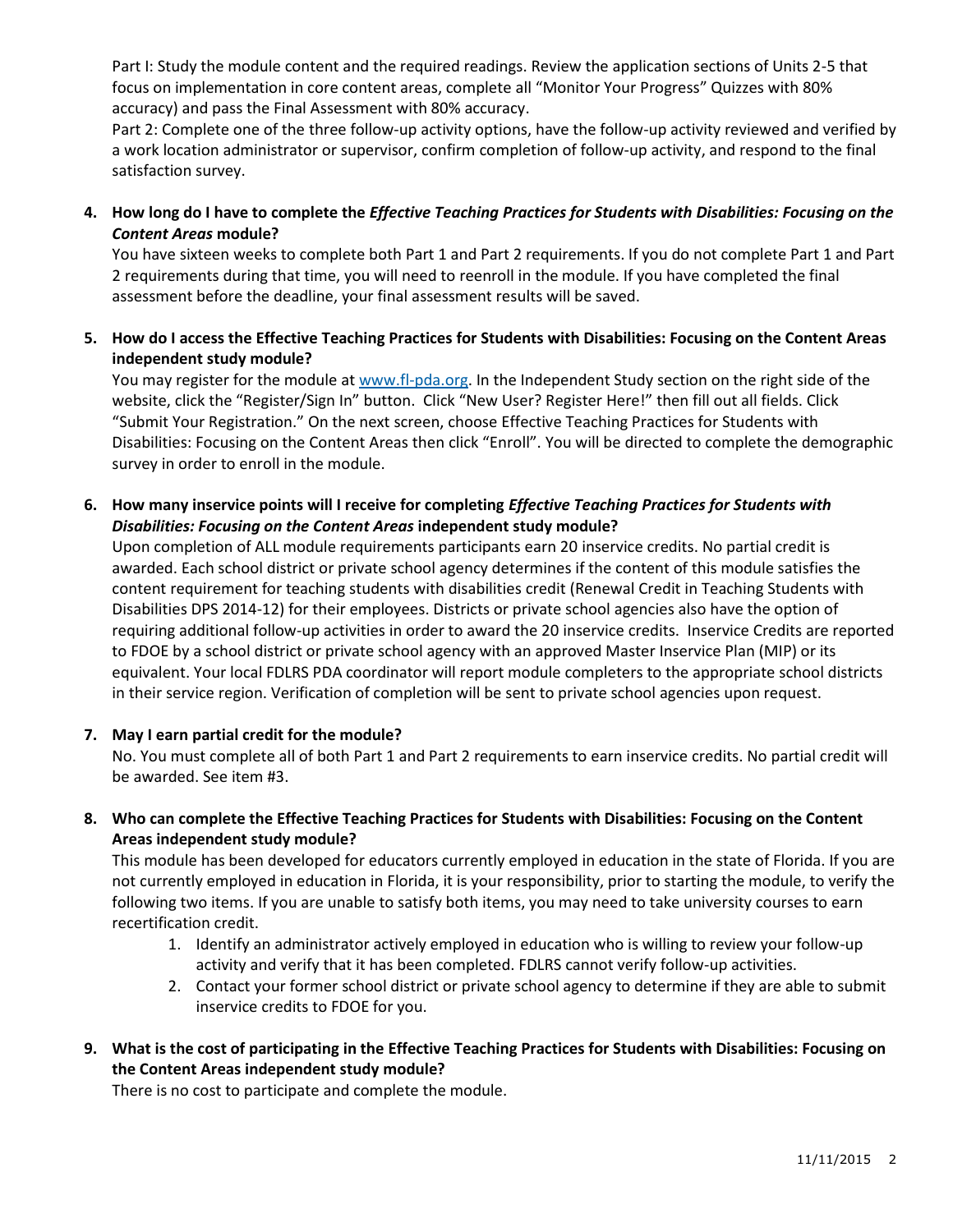#### **10. Will I be working with a facilitator?**

No. This is an independent study module. It is not facilitated. The module content will provide you with directions for completing the module. For technical troubleshooting contact: [support+TSWD@fcim.org.](mailto:support+TSWD@fcim.org)

#### **11. How can I verify the follow-up activity, if I am not currently working in the field of education?**

Completing one of the follow-up activity options and having it reviewed and verified for satisfactory completion by an administrator who is currently working in the field of education is a mandatory requirement of the course. It is your responsibility, **prior to starting the module**, to ensure that you have an administrator or work location supervisor, actively employed in education in Florida, who will review and verify your follow-up activity. FDLRS Associate Center staff do not review and verify follow-up options. If you do not have a relationship with a current administrator who can review and verify your follow-up activity, you may want to register for one of the PDA facilitated modules that does not require an administrator signature. Your local FDLRS PDA coordinator can explain which PDA facilitated courses will count for the recertification requirement for your school district. For more information about PDA facilitated modules and to contact your local FDLRS PDA coordinator, go to [www.fl-pda.org.](http://www.fl-pda.org/) Locate the section titled "Facilitated Modules" for a link that will identify the FDLRS PDA coordinator for each school district.

# **12. How can I get inservice points recorded with the Florida Department of Education (FDOE), if I am not currently working in the field of education or if I work for a private school?**

FDLRS does not report inservice credits directly to FDOE. FDLRS reports inservice credits to local school districts and private school agencies, upon request. Inservice Credits are reported to FDOE by a school district or private school agency with an approved Master Inservice Plan (MIP) or its equivalent. If you are not currently employed in education in Florida, it is your responsibility**, prior to starting the module,** to verify that your former school district or private school agency is able to submit inservice credits to FDOE for you. If the district or agency is unable to do this, you may need to take university credit to recertify.

#### **13. How will my inservice points get recorded?**

Your local FDLRS PDA coordinator will report module completers to the appropriate school districts in their service region. Verification of completion will be sent to private school agencies upon request. If you have questions about your particular school district policies regarding inservice credit for this module, your FDLRS PDA Coordinator will be happy to assist you or direct you to the appropriate contact in your district. To contact your local FDLRS PDA coordinator, go to [www.fl-pda.org.](http://www.fl-pda.org/) Locate the section titled "Facilitated Modules" for a link that will identify the FDLRS PDA coordinator for each school district. If you have general questions about your certification or recertification contact your district/agency personnel or certification department or FDOE. FDLRS provides professional development for educators. FDLRS staff are not certification specialists.

# **14. I have to recertify by June 30 of this school year; is there anything I need to know?**

PDA independent study modules are available year round however if a participant is taking a PDA independent study module and needs inservice credit to recertify by June 30 of the current school year, all requirements of the PDA independent study module must be met on or before May 15 of the current school year.

#### **15. May I print a hard copy of the course to study and keep?**

You may print each page individually. There is not a provision for printing the entire module at one time. Module content is updated regularly so printed materials may become inaccurate. You may bookmark external links. To print a page, right click on the page and select the "print" option. Follow your browser's instructions. Only the visible content that appears on the page will print, so be sure to click on the triangles to expand additional content before printing or use the download links where provided.